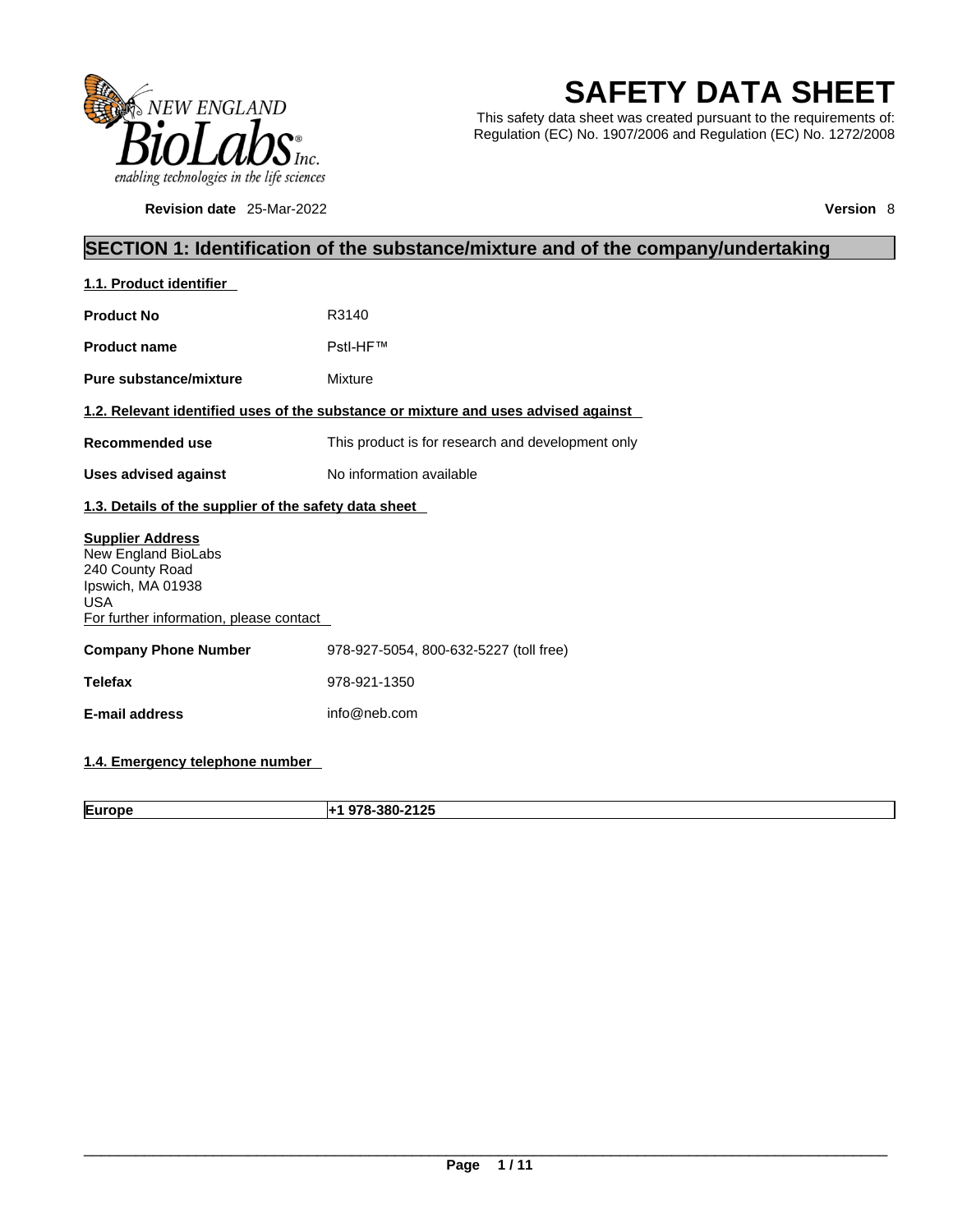## **SECTION 2: Hazards identification**

#### **2.1. Classification of the substance or mixture**

*Regulation (EC) No 1272/2008*  This mixture is classified as not hazardous according to regulation (EC) 1272/2008 [CLP]

#### **2.2. Label elements**

This mixture is classified as not hazardous according to regulation (EC) 1272/2008 [CLP]

#### **Hazard statements**

This mixture is classified as not hazardous according to regulation (EC) 1272/2008 [CLP] EUH210 - Safety data sheet available on request

#### **2.3. Other hazards**

No information available.

#### **Endocrine Disruptor Information**

| Chemical name |                                        | EU - REACH (1907/2006) - Article 59(1)  EU - REACH (1907/2006) - Endocrine |                                                        |
|---------------|----------------------------------------|----------------------------------------------------------------------------|--------------------------------------------------------|
|               | - Candidate List of Substances of Very |                                                                            | Disruptor Assessment List of                           |
|               | High Concern (SVHC) for Authorisation  |                                                                            | <b>Substances</b>                                      |
| Triton X-100  | Endocrine disrupting properties        |                                                                            |                                                        |
|               |                                        |                                                                            |                                                        |
| Chemical name |                                        |                                                                            | Endocrine disrupting properties in accordance with the |

| Chemical name | Endocrine disrupting properties in accordance with the<br>criteria set out in Commission Delegated Regulation (EU)<br>[2017/2100(3) or Commission Regulation (EU) 2018/605(4) |  |
|---------------|-------------------------------------------------------------------------------------------------------------------------------------------------------------------------------|--|
| Triton X-100  | Endocrine disrupting properties                                                                                                                                               |  |

## **SECTION 3: Composition/information on ingredients**

#### **3.1 Substances**

Not applicable

#### **3.2 Mixtures**

| Chemical     | Weight-%  | <b>REACH</b> registration | EC No     | Classification according | Specific       | M-Facto M-Factor |
|--------------|-----------|---------------------------|-----------|--------------------------|----------------|------------------|
| name         |           | number                    |           | to Regulation (EC) No.   | concentratio   | (long-ter        |
|              |           |                           |           | 1272/2008 [CLP]          | In limit (SCL) | m)               |
| Sodium       | $1 - 5$   | No data available         | 231-598-3 | No data available        |                |                  |
| Chloride     |           |                           |           |                          |                |                  |
| 7647-14-5    |           |                           |           |                          |                |                  |
| Triton X-100 | $0.1 - 1$ | No data available         |           | No data available        |                |                  |
| 9002-93-1    |           |                           |           |                          |                |                  |

#### **Full text of H- and EUH-phrases: see section 16**

#### *Acute Toxicity Estimate*

If LD50/LC50 data is not available or does not correspond to the classification category, then the appropriate conversion value from CLP Annex I, Table 3.1.2, is used to calculate the acute toxicity estimate (ATEmix) for classifying a mixture based on its components

| Chemical name   |      | Oral LD50 mg/kg Dermal LD50 mg/kg Inhalation LC50 - 4   Inhalation LC50 - 4   Inhalation LC50 - 4 |                   |                                                |                      |  |
|-----------------|------|---------------------------------------------------------------------------------------------------|-------------------|------------------------------------------------|----------------------|--|
|                 |      |                                                                                                   |                   | hour - dust/mist - $\vert$ hour - vapor - mg/L | $h$ hour - gas - ppm |  |
|                 |      |                                                                                                   | mq/L              |                                                |                      |  |
| Sodium Chloride | 3000 | 10000                                                                                             | No data available | No data available                              | No data available    |  |
| 7647-14-5       |      |                                                                                                   |                   |                                                |                      |  |
| Triton X-100    | 1800 | No data available                                                                                 | No data available | No data available                              | No data available    |  |
| 9002-93-1       | 1700 |                                                                                                   |                   |                                                |                      |  |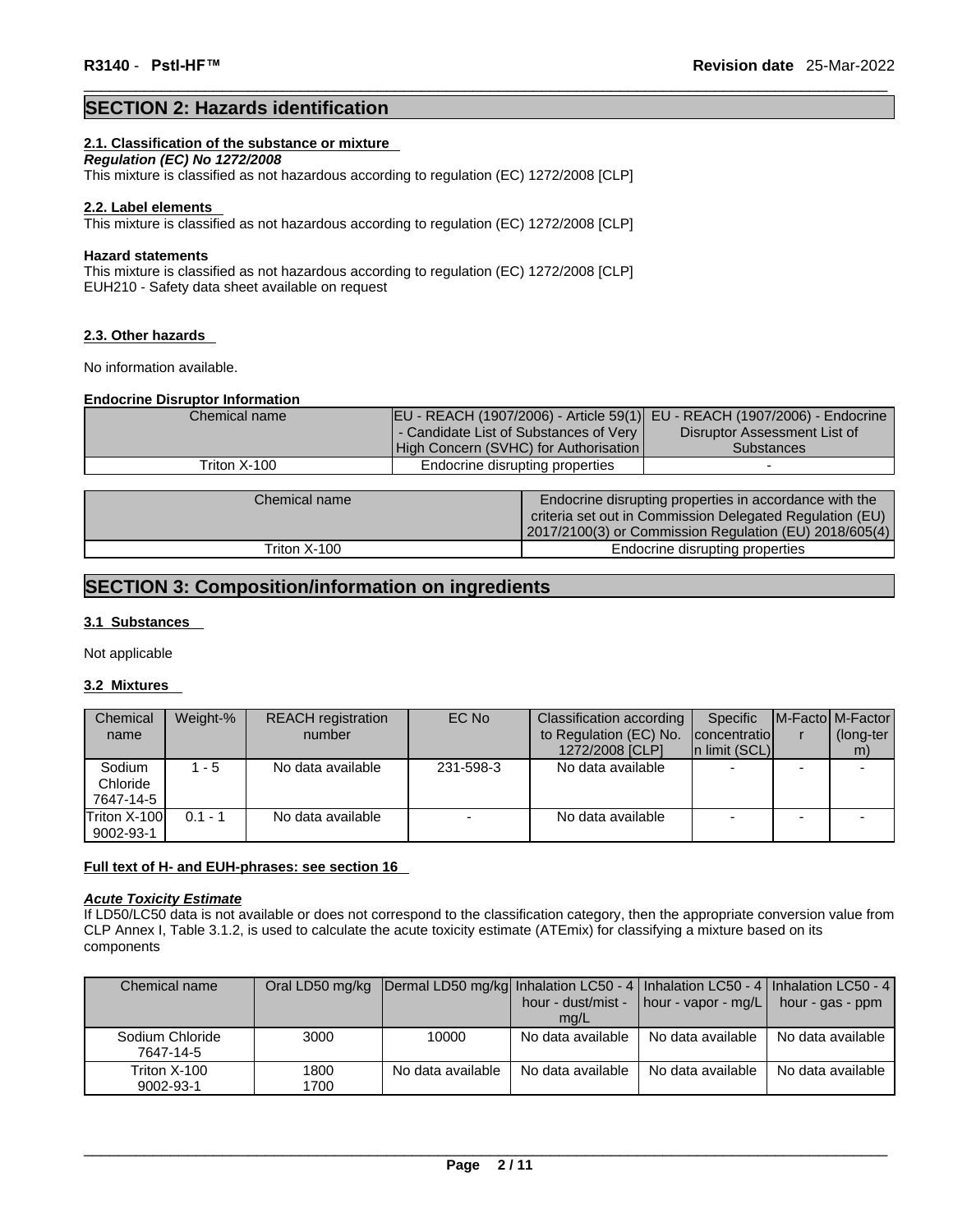This product contains one or more candidate substance(s) of very high concern (Regulation (EC) No. 1907/2006 (REACH), **Article 59)** 

| <b>Chemical</b><br>name | <b>CAS No.</b> | <b>Moi</b><br>aht-% |
|-------------------------|----------------|---------------------|
| າ X-100<br>Triton       | 9002-93-       | ν. ι                |
|                         |                |                     |

# **SECTION 4: First aid measures**

**4.1. Description of first aid measures**

| <b>Inhalation</b>                                                | Remove to fresh air.                                                                                                    |
|------------------------------------------------------------------|-------------------------------------------------------------------------------------------------------------------------|
| Eye contact                                                      | Rinse thoroughly with plenty of water for at least 15 minutes, lifting lower and upper eyelids.<br>Consult a physician. |
| <b>Skin contact</b>                                              | Wash skin with soap and water. In the case of skin irritation or allergic reactions see a<br>physician.                 |
| Ingestion                                                        | Rinse mouth.                                                                                                            |
| 4.2. Most important symptoms and effects, both acute and delayed |                                                                                                                         |
| <b>Symptoms</b>                                                  | No information available.                                                                                               |
|                                                                  | 4.3. Indication of any immediate medical attention and special treatment needed                                         |
| Note to physicians                                               | Treat symptomatically.                                                                                                  |

# **SECTION 5: Firefighting measures**

#### **5.1. Extinguishing media**

| <b>Suitable Extinguishing Media</b>                        | Use extinguishing measures that are appropriate to local circumstances and the<br>surrounding environment. |
|------------------------------------------------------------|------------------------------------------------------------------------------------------------------------|
| Large Fire                                                 | CAUTION: Use of water spray when fighting fire may be inefficient.                                         |
| Unsuitable extinguishing media                             | Do not scatter spilled material with high pressure water streams.                                          |
| 5.2. Special hazards arising from the substance or mixture |                                                                                                            |
| Specific hazards arising from the<br>chemical              | No information available.                                                                                  |
| ---------                                                  |                                                                                                            |

## **5.3. Advice for firefighters**

**Special protective equipment and precautions for fire-fighters** Firefighters should wear self-contained breathing apparatus and full firefighting turnout gear. Use personal protection equipment.

## **SECTION 6: Accidental release measures**

#### **6.1. Personal precautions, protective equipment and emergency procedures**

**Personal precautions** Ensure adequate ventilation.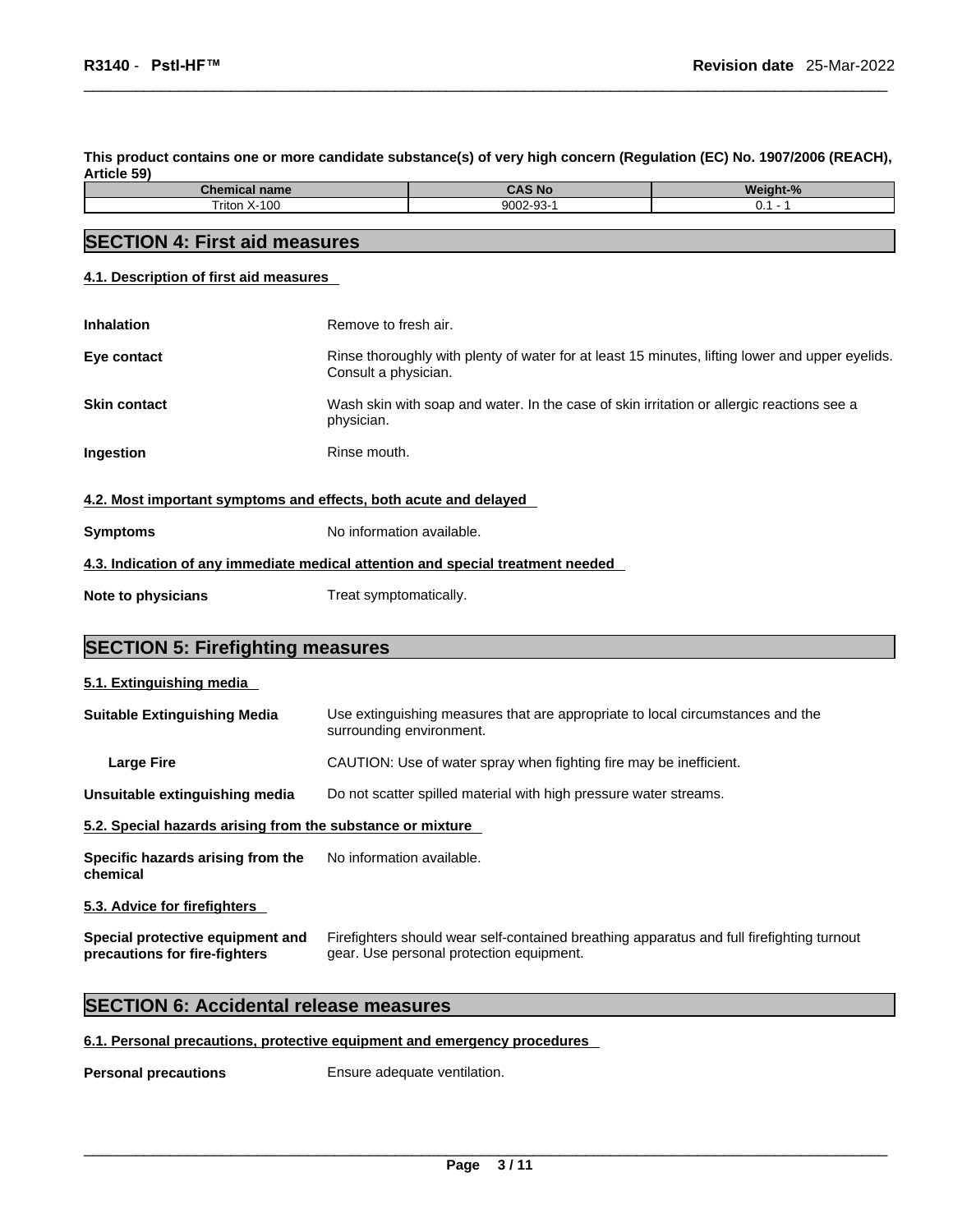| For emergency responders                                  | Use personal protection recommended in Section 8.                                    |
|-----------------------------------------------------------|--------------------------------------------------------------------------------------|
| 6.2. Environmental precautions                            |                                                                                      |
| <b>Environmental precautions</b>                          | See Section 12 for additional Ecological Information.                                |
| 6.3. Methods and material for containment and cleaning up |                                                                                      |
| <b>Methods for containment</b>                            | Prevent further leakage or spillage if safe to do so.                                |
| Methods for cleaning up                                   | Take up mechanically, placing in appropriate containers for disposal.                |
| <b>Prevention of secondary hazards</b>                    | Clean contaminated objects and areas thoroughly observing environmental regulations. |
| 6.4. Reference to other sections                          |                                                                                      |
| Reference to other sections                               | See section 8 for more information. See section 13 for more information.             |

# **SECTION 7: Handling and storage**

| 7.1. Precautions for safe handling                                |                                                                        |
|-------------------------------------------------------------------|------------------------------------------------------------------------|
| Advice on safe handling                                           | Ensure adequate ventilation.                                           |
| <b>General hygiene considerations</b>                             | Handle in accordance with good industrial hygiene and safety practice. |
| 7.2. Conditions for safe storage, including any incompatibilities |                                                                        |
| <b>Storage Conditions</b>                                         | Keep container tightly closed in a dry and well-ventilated place.      |
|                                                                   |                                                                        |

#### **7.3. Specific end use(s)**

Risk management methods [RMM] The information required is contained in this Safety Data Sheet.

## **SECTION 8: Exposure controls/personal protection**

#### **8.1. Control parameters**

#### **Exposure Limits**

| Chemical name                | Ireland | Italy | <b>Italy REL</b> | Latvia          | Lithuania               |
|------------------------------|---------|-------|------------------|-----------------|-------------------------|
| Sodium Chloride<br>7647-14-5 |         |       |                  | TWA: 5 mg/m $3$ | TWA: $5 \text{ ma/m}^3$ |

**Biological occupational exposure limits** This product, as supplied, does not contain any hazardous materials with biological limits established by the region specific regulatory bodies.

**Derived No Effect Level (DNEL)** No information available. **Predicted No Effect Concentration (PNEC)**  No information available.

**8.2. Exposure controls** 

**Engineering controls** No information available.

**Individual protection measures,**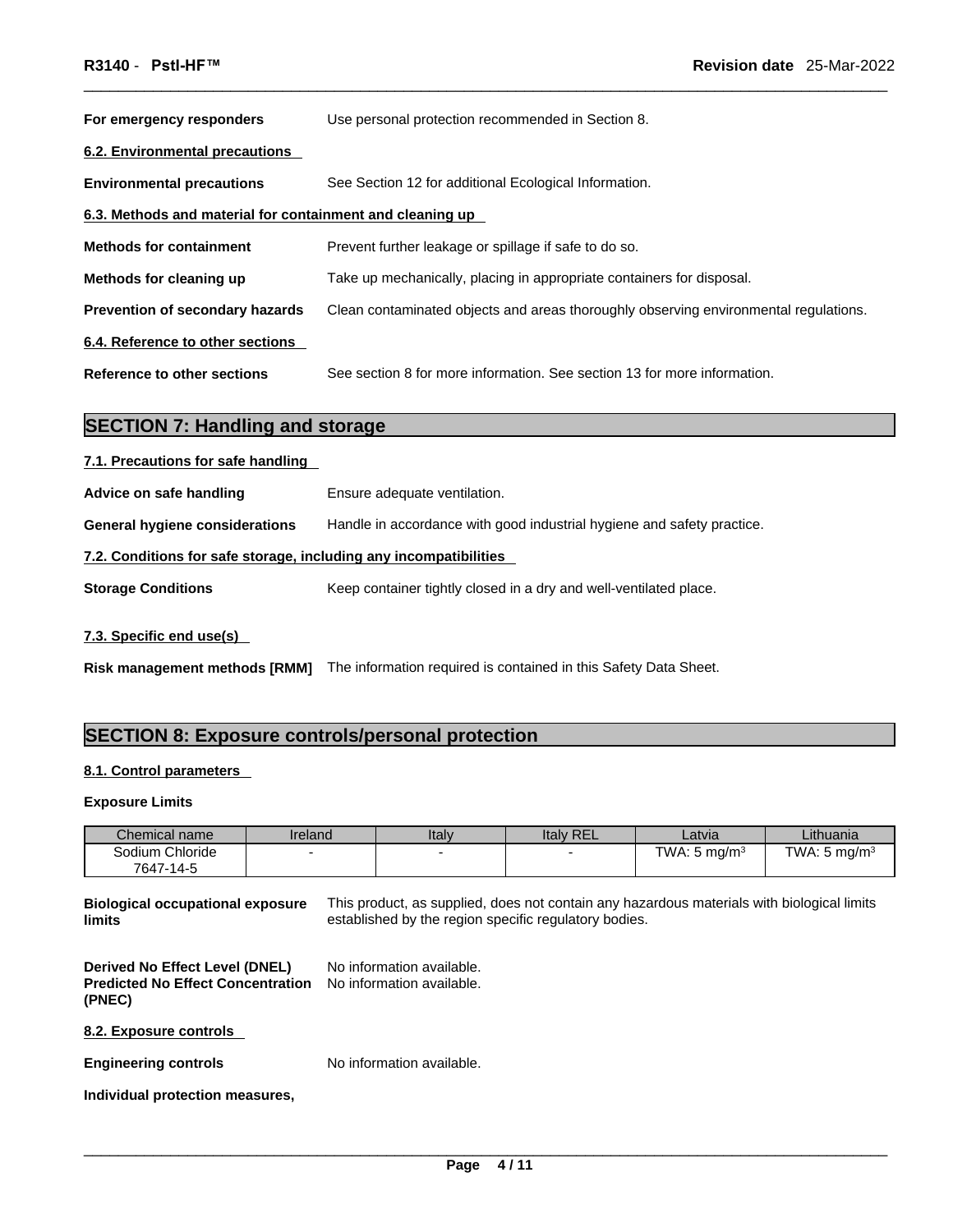| such as personal protective<br>equipment |                                                                                                                                                                             |
|------------------------------------------|-----------------------------------------------------------------------------------------------------------------------------------------------------------------------------|
| <b>Eye/face protection</b>               | No special protective equipment required.                                                                                                                                   |
| Skin and body protection                 | No special protective equipment required.                                                                                                                                   |
| <b>Respiratory protection</b>            | No protective equipment is needed under normal use conditions. If exposure limits are<br>exceeded or irritation is experienced, ventilation and evacuation may be required. |
| <b>General hygiene considerations</b>    | Handle in accordance with good industrial hygiene and safety practice.                                                                                                      |
| <b>Environmental exposure controls</b>   | No information available.                                                                                                                                                   |

# **SECTION 9: Physical and chemical properties**

| 9.1. Information on basic physical and chemical properties |                          |                  |
|------------------------------------------------------------|--------------------------|------------------|
| <b>Physical state</b>                                      | Liquid                   |                  |
| Appearance                                                 | Colorless                |                  |
| Color                                                      | No information available |                  |
| Odor                                                       | Mild.                    |                  |
| <b>Odor threshold</b>                                      | No information available |                  |
|                                                            |                          |                  |
| <b>Property</b>                                            | <b>Values</b>            | Remarks • Method |
| Melting point / freezing point                             | No data available        | None known       |
| Initial boiling point and boiling                          | No data available        | None known       |
| range                                                      |                          |                  |
| Flammability (solid, gas)                                  | No data available        | None known       |
| <b>Flammability Limit in Air</b>                           |                          | None known       |
| Upper flammability or explosive                            | No data available        |                  |
| limits                                                     |                          |                  |
| Lower flammability or explosive                            | No data available        |                  |
| limits                                                     |                          |                  |
| <b>Flash point</b>                                         | No data available        | None known       |
| <b>Autoignition temperature</b>                            | 392.8 °C                 |                  |
| <b>Decomposition temperature</b>                           |                          | None known       |
| pH                                                         | No data available        | None known       |
| pH (as aqueous solution)                                   | No data available        | None known       |
| <b>Kinematic viscosity</b>                                 | No data available        | None known       |
| <b>Dynamic viscosity</b>                                   | No data available        | None known       |
| <b>Water solubility</b>                                    | No data available        | None known       |
| Solubility(ies)                                            | No data available        | None known       |
| <b>Partition coefficient</b>                               | No data available        | None known       |
| Vapor pressure                                             | No data available        | None known       |
| <b>Relative density</b>                                    | No data available        | None known       |
| <b>Bulk density</b>                                        | No data available        |                  |
| <b>Liquid Density</b>                                      | No data available        |                  |
| <b>Vapor density</b>                                       | No data available        | None known       |
| <b>Particle characteristics</b>                            |                          |                  |
| <b>Particle Size</b>                                       | No information available |                  |
| <b>Particle Size Distribution</b>                          | No information available |                  |

## **9.2. Other information**

*9.2.1. Information with regard to physical hazard classes* Not applicable

*9.2.2. Other safety characteristics*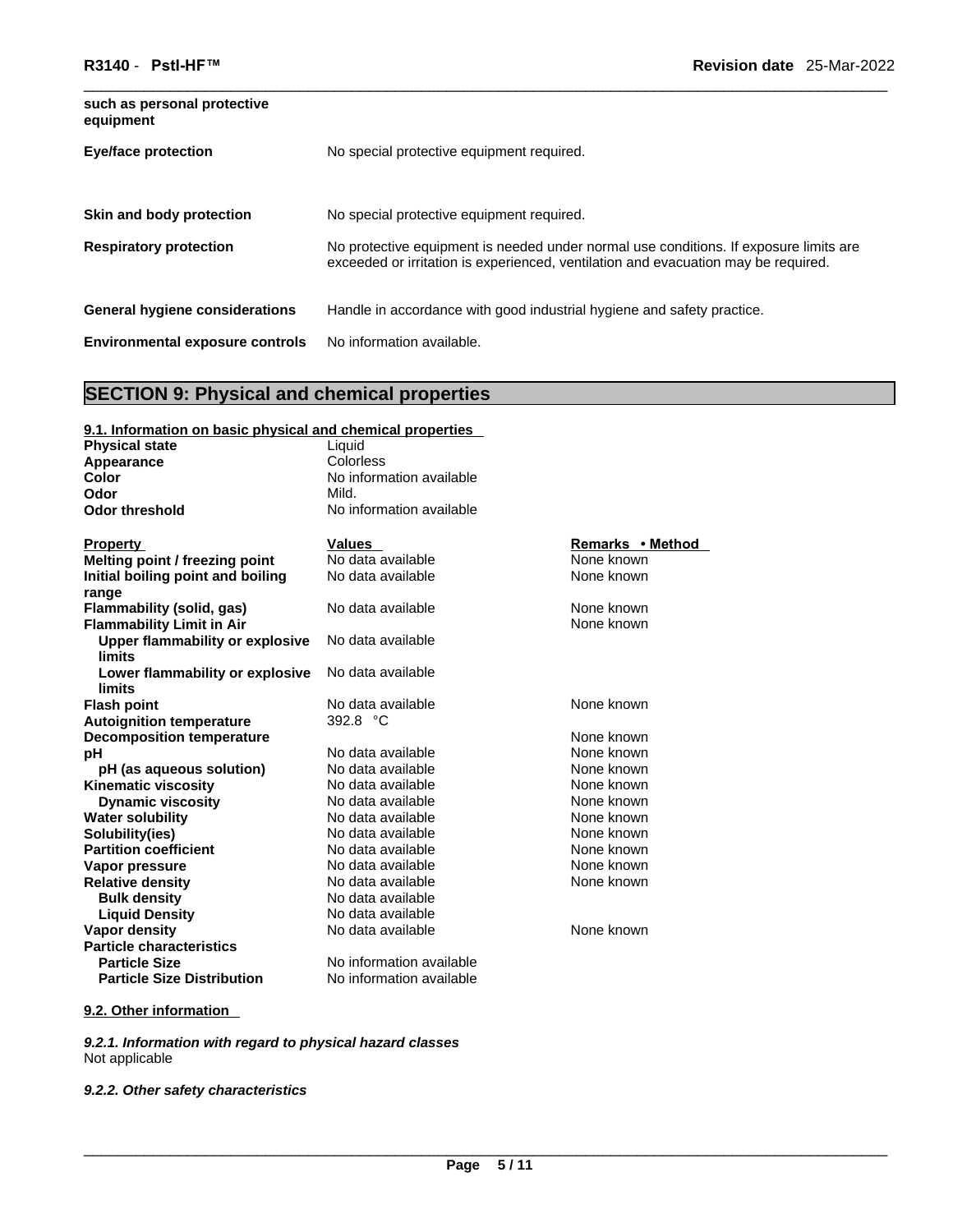No information available

# **SECTION 10: Stability and reactivity**

#### **10.1. Reactivity**

| Reactivity                                                                                  | No information available.                 |
|---------------------------------------------------------------------------------------------|-------------------------------------------|
| 10.2. Chemical stability                                                                    |                                           |
| Stabilitv                                                                                   | Stable under normal conditions.           |
| Explosion data<br>Sensitivity to mechanical impact None.<br>Sensitivity to static discharge | None.                                     |
| 10.3. Possibility of hazardous reactions                                                    |                                           |
| Possibility of hazardous reactions None under normal processing.                            |                                           |
| 10.4. Conditions to avoid                                                                   |                                           |
| <b>Conditions to avoid</b>                                                                  | None known based on information supplied. |
| 10.5. Incompatible materials                                                                |                                           |
| Incompatible materials                                                                      | None known based on information supplied. |
| 10.6. Hazardous decomposition products                                                      |                                           |

**Hazardous decomposition products** None known based on information supplied.

# **SECTION 11: Toxicological information**

#### **11.1. Information on hazard classes as defined in Regulation (EC) No 1272/2008**

**Information on likely routes of exposure**

#### **Product Information**

| <b>Inhalation</b>   | Specific test data for the substance or mixture is not available. |
|---------------------|-------------------------------------------------------------------|
| Eye contact         | Specific test data for the substance or mixture is not available. |
| <b>Skin contact</b> | Specific test data for the substance or mixture is not available. |
| Ingestion           | Specific test data for the substance or mixture is not available. |
|                     |                                                                   |

#### **<u>Symptoms related to the physical, chemical and toxicological characteristics</u>**

**Symptoms** No information available.

**Acute toxicity** 

**Numerical measures of toxicity**

**The following values are calculated based on chapter 3.1 of the GHS document ATEmix (oral)** 22,445.40 mg/kg **ATEmix** (dermal)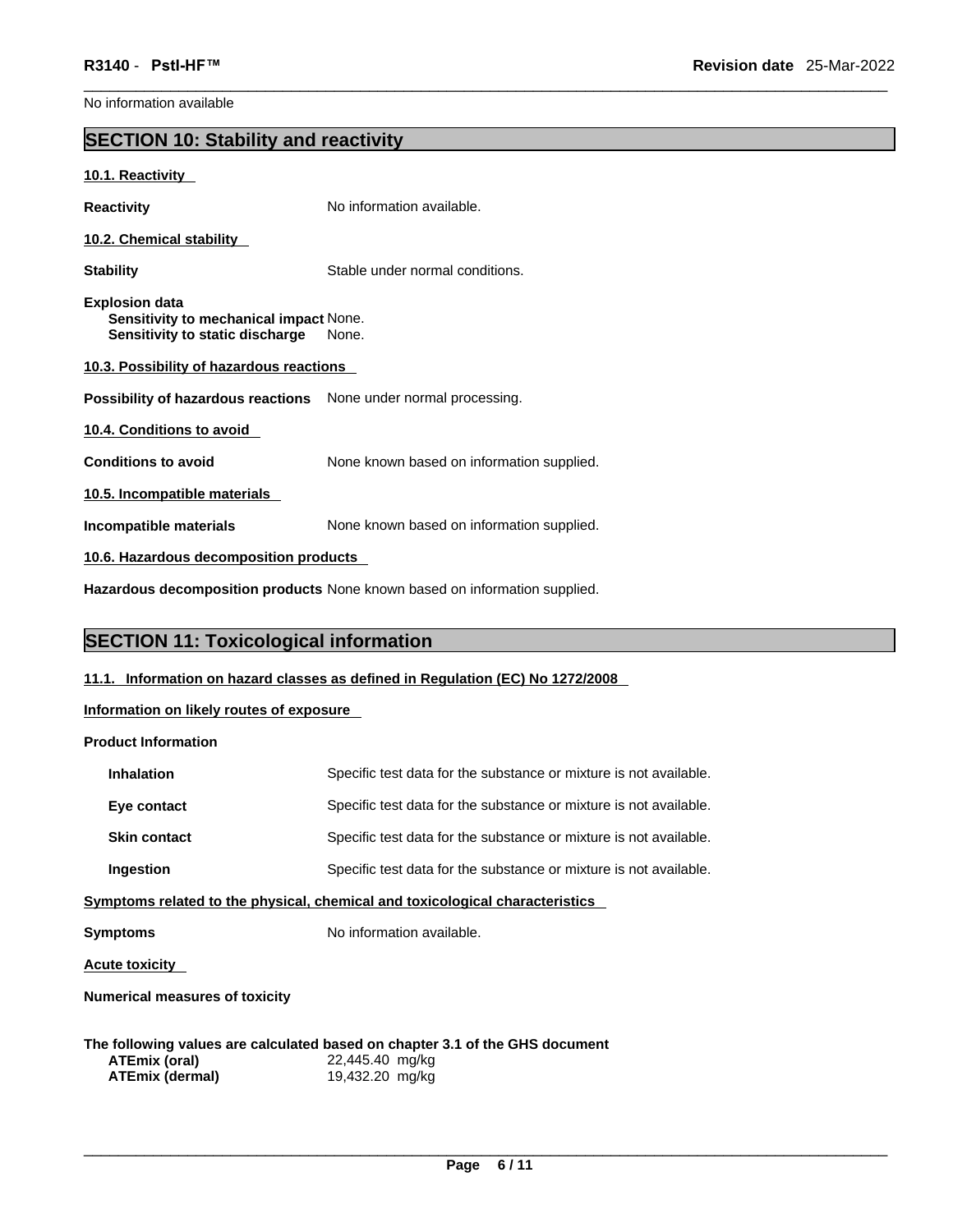#### **Component Information**

| Chemical name   | Oral LD50            | Dermal LD50            | Inhalation LC50     |
|-----------------|----------------------|------------------------|---------------------|
| Sodium Chloride | $=$ 3 g/kg (Rat)     | > 10000 mg/kg (Rabbit) | > 42 mg/L (Rat) 1 h |
| Triton X-100    | $= 1800$ mg/kg (Rat) |                        |                     |
|                 | $= 1700$ mg/kg (Rat) |                        |                     |

## **Delayed and immediate effects as well as chronic effects from short and long-term exposure**

| <b>Skin corrosion/irritation</b>          | No information available. |
|-------------------------------------------|---------------------------|
| Serious eye damage/eye irritation         | No information available. |
| Respiratory or skin sensitization         | No information available. |
| <b>Germ cell mutagenicity</b>             | No information available. |
| Carcinogenicity                           | No information available. |
| <b>Reproductive toxicity</b>              | No information available. |
| <b>STOT - single exposure</b>             | No information available. |
| <b>STOT - repeated exposure</b>           | No information available. |
| <b>Aspiration hazard</b>                  | No information available. |
| 11.2. Information on other hazards        |                           |
| 11.2.1. Endocrine disrupting properties   |                           |
| <b>Endocrine disrupting properties</b>    | No information available. |
| 11.2.2. Other information                 |                           |
| Other adverse effects                     | No information available. |
| <b>SECTION 12: Ecological information</b> |                           |

#### **12.1. Toxicity**

#### **Ecotoxicity**

**Unknown aquatic toxicity** Contains 0 % of components with unknown hazards to the aquatic environment.

| Chemical name | Algae/aguatic plants | --<br><u>Hish</u> | ⊺oxicit∨ to    | Crustacea |
|---------------|----------------------|-------------------|----------------|-----------|
|               |                      |                   | microorganisms |           |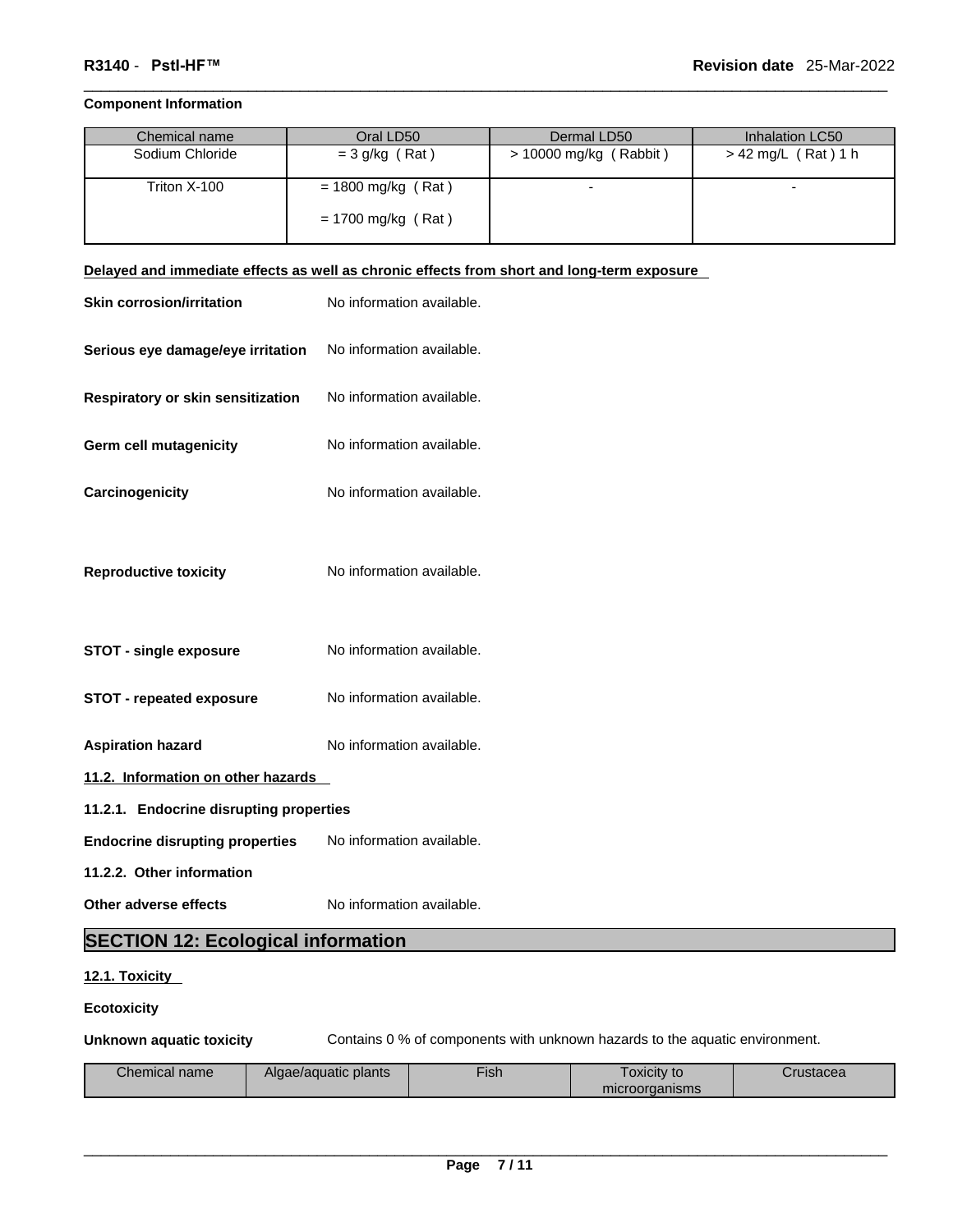| Sodium Chloride | LC50: 5560 - 6080mg/L     | EC50: =1000mg/L $(48h,$ |
|-----------------|---------------------------|-------------------------|
|                 | (96h, Lepomis             | Daphnia magna)          |
|                 | macrochirus)              | EC50: 340.7 - 469.2mg/L |
|                 | $LC50: = 12946mg/L (96h,$ | (48h, Daphnia magna)    |
|                 | Lepomis macrochirus)      |                         |
|                 | LC50: 6020 - 7070mg/L     |                         |
|                 | (96h, Pimephales          |                         |
|                 | promelas)                 |                         |
|                 | $LC50: = 7050$ mg/L (96h, |                         |
|                 | Pimephales promelas)      |                         |
|                 | LC50: 6420 - 6700mg/L     |                         |
|                 | (96h, Pimephales          |                         |
|                 | promelas)                 |                         |
|                 | LC50: 4747 - 7824mg/L     |                         |
|                 | (96h, Oncorhynchus        |                         |
|                 | mykiss)                   |                         |

#### **12.2. Persistence and degradability**

**Persistence and degradability** No information available.

**12.3. Bioaccumulative potential**

**Bioaccumulation**

**Component Information**

**12.4. Mobility in soil** 

**Mobility in soil Mobility in soil No** information available.

## **12.5. Results of PBT and vPvB assessment**

#### **PBT and vPvB assessment**

| Chemical name   | PBT and vPvB assessment                             |
|-----------------|-----------------------------------------------------|
| Sodium Chloride | The substance is not PBT / vPvB PBT assessment does |
|                 | not apply                                           |

## **12.6. Other adverse effects**

**Endocrine disrupting properties** No information available.

## **12.7. Other adverse effects**

No information available.

# **SECTION 13: Disposal considerations**

#### **13.1. Waste treatment methods**

| Waste from residues/unused    | Dispose of in accordance with local regulations. Dispose of waste in accordance with |
|-------------------------------|--------------------------------------------------------------------------------------|
| products                      | environmental legislation.                                                           |
| <b>Contaminated packaging</b> | Do not reuse empty containers.                                                       |

## **SECTION 14: Transport information**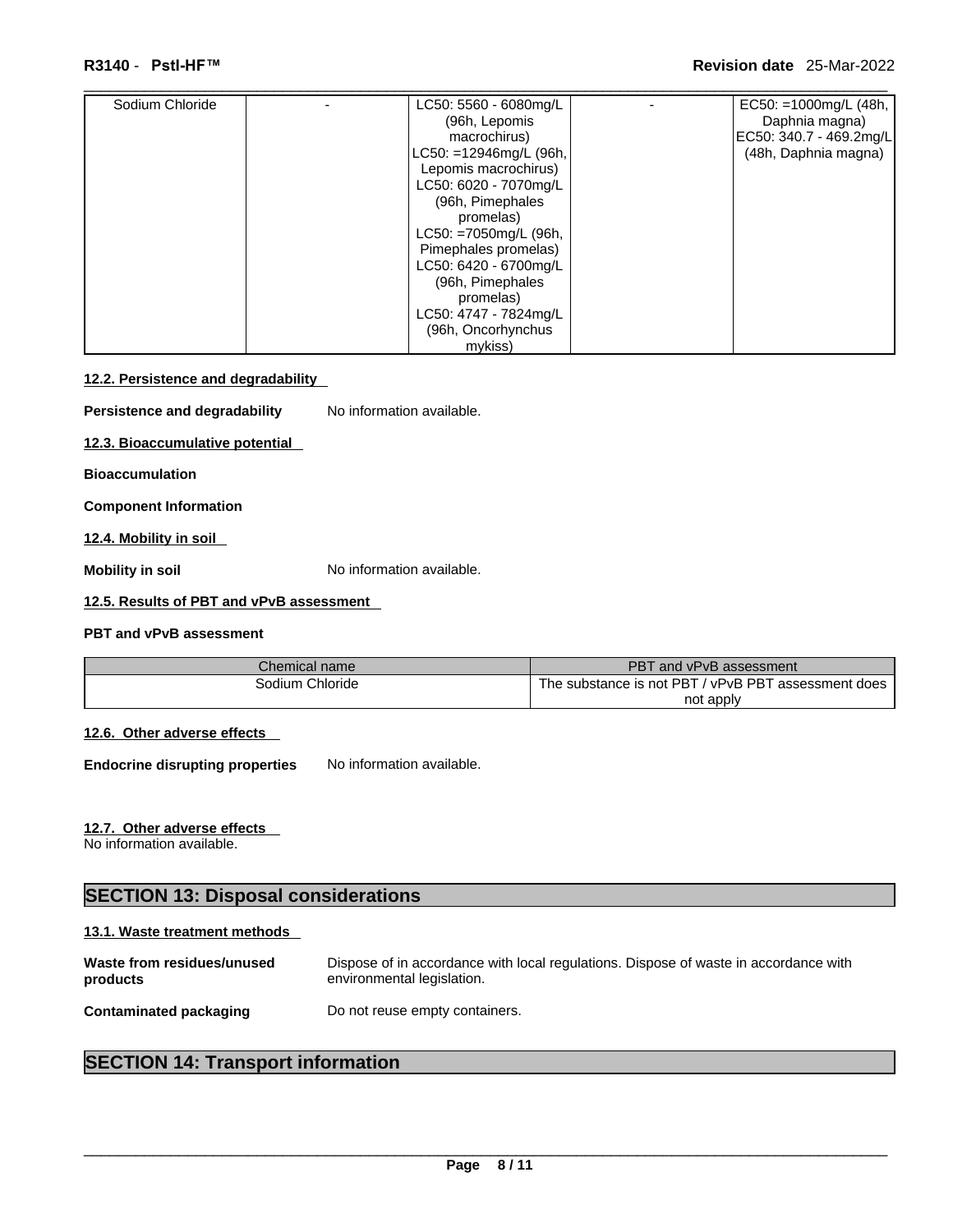| IATA<br>14.1 UN number or ID number<br>14.2<br>14.3 Transport hazard class(es)<br>14.4 Packing group<br>14.5 Environmental hazard<br>14.6 Special precautions for user<br><b>Special Provisions</b>                                                                           | Not regulated<br>Not regulated<br>Not regulated<br>Not applicable<br>None                             |
|-------------------------------------------------------------------------------------------------------------------------------------------------------------------------------------------------------------------------------------------------------------------------------|-------------------------------------------------------------------------------------------------------|
| <b>IMDG</b><br>14.1 UN number or ID number<br>14.2<br>14.3 Transport hazard class(es)<br>14.4 Packing group<br>14.5 Environmental hazard<br>14.6 Special precautions for user<br><b>Special Provisions</b><br>14.7 Maritime transport in bulk<br>according to IMO instruments | Not regulated<br>Not regulated<br>Not regulated<br>Not applicable<br>None<br>No information available |
| <b>RID</b><br><b>14.1 UN/ID No</b><br>14.2<br>14.3 Transport hazard class(es)<br>14.4 Packing group<br>14.5 Environmental hazard<br>14.6 Special precautions for user<br><b>Special Provisions</b>                                                                            | Not regulated<br>Not regulated<br>Not regulated<br>Not applicable<br>None                             |
| <b>ADR</b><br>14.1 UN number or ID number<br>14.2<br>14.3 Transport hazard class(es)<br>14.4 Packing group<br>14.5 Environmental hazard<br>14.6 Special precautions for user<br><b>Special Provisions</b>                                                                     | Not regulated<br>Not regulated<br>Not regulated<br>Not applicable<br>None                             |

# **SECTION 15: Regulatory information**

**15.1. Safety, health and environmental regulations/legislation specific for the substance or mixture**

#### **National regulations**

#### **France**

#### **Occupational Illnesses (R-463-3, France)**

| Chemical name        | French RG number |
|----------------------|------------------|
| ∟Chloride<br>3odium. | <b>RG 78</b>     |
| 7647-14-5            |                  |

#### **European Union**

Take note of Directive 98/24/EC on the protection of the health and safety of workers from the risks related to chemical agents at work.

#### **Authorizations and/or restrictions on use:**

This product contains one or more substance(s) subject to authorization (Regulation (EC) No. 1907/2006 (REACH), Annex XIV)

| Chemical name | Restricted substance per REACH | Substance subject to authorization per |  |
|---------------|--------------------------------|----------------------------------------|--|
|               | Annex XVII                     | <b>REACH Annex XIV</b>                 |  |
|               |                                |                                        |  |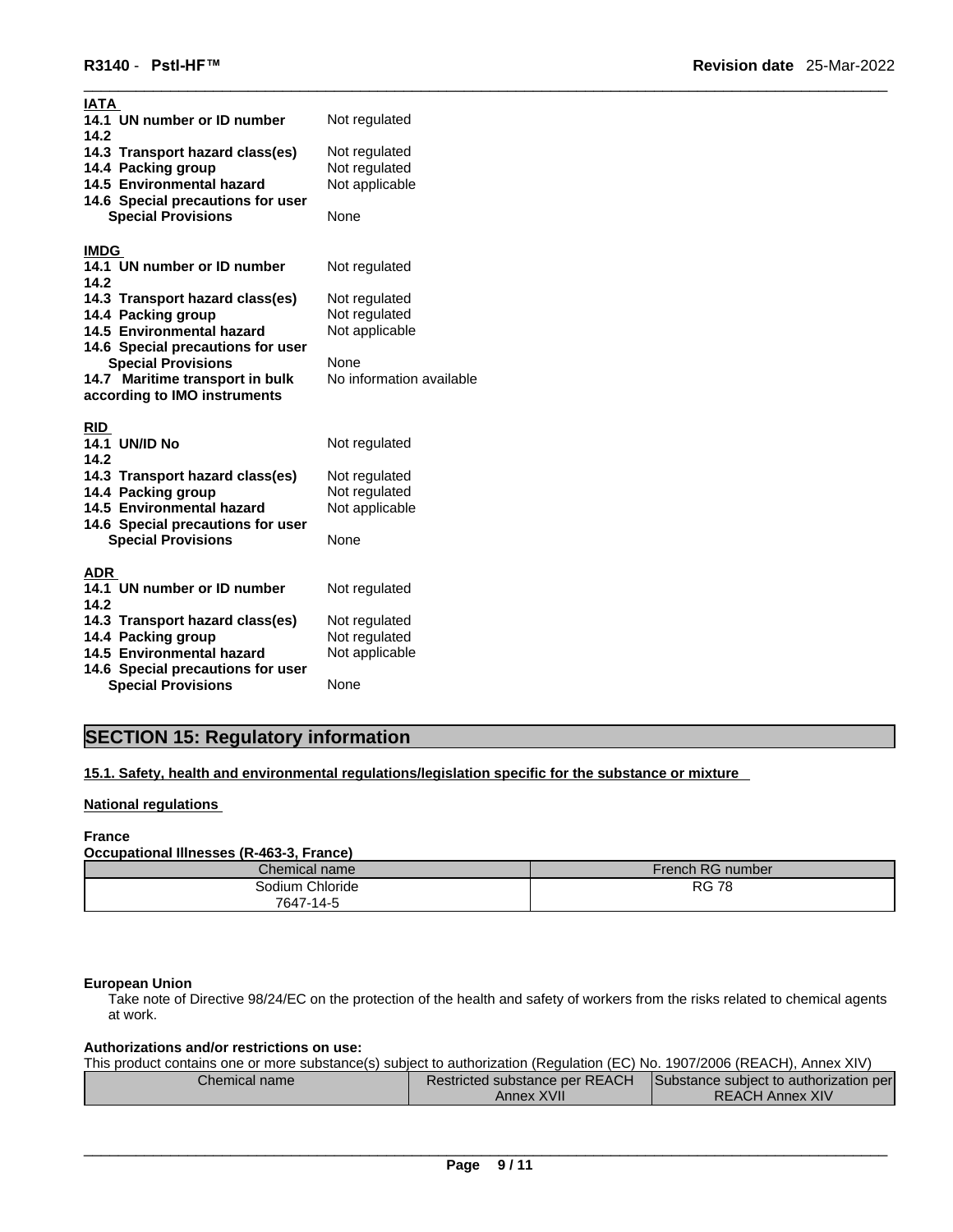| റാ<br>9002<br>٬ ∩ ٬<br>ritor.<br>vu<br>'ສວ= |  |
|---------------------------------------------|--|

#### **Persistent Organic Pollutants**

Not applicable

#### **Ozone-depleting substances (ODS) regulation (EC) 1005/2009** Not applicable

#### **EU - Plant Protection Products (1107/2009/EC)**

| hemical name                    | (1107/2009/EC)<br>Plan.<br>Protection Products (1 |  |
|---------------------------------|---------------------------------------------------|--|
| 7647-14-5<br>Chloride<br>30dium | ≌lan∖<br>: protection agent                       |  |

#### **Biocidal Products Regulation (EU) No 528/2012 (BPR)**

| <b>COLLECTION</b><br>Chemical name                              | $\overline{\phantom{a}}$<br>(BPR)<br>528/2012<br>Jrac<br>√oducts Regulation<br><b>Biocidal</b><br>EU) NO<br>N |
|-----------------------------------------------------------------|---------------------------------------------------------------------------------------------------------------|
| $7647 - 14 -$<br>$\overline{\phantom{0}}$<br>Chloride<br>sodium | hvaiene<br>пu.<br>uld!'                                                                                       |

**International Inventories TSCA Contact supplier for inventory compliance status** 

**DSL/NDSL DSL/NDSL**<br> **Contact supplier for inventory compliance status**<br> **Contact supplier for inventory compliance status Contact supplier for inventory compliance status ENCS ENCS Contact supplier for inventory compliance status IECSC Contact supplier for inventory compliance status KECL Contact supplier for inventory compliance status PICCS** Contact supplier for inventory compliance status **AIIC** Contact supplier for inventory compliance status **NZIoC Contact supplier for inventory compliance status** 

 **Legend:** 

 **TSCA** - United States Toxic Substances Control Act Section 8(b) Inventory

 **DSL/NDSL** - Canadian Domestic Substances List/Non-Domestic Substances List

 **EINECS/ELINCS** - European Inventory of Existing Chemical Substances/European List of Notified Chemical Substances

 **ENCS** - Japan Existing and New Chemical Substances

 **IECSC** - China Inventory of Existing Chemical Substances

 **KECL** - Korean Existing and Evaluated Chemical Substances

 **PICCS** - Philippines Inventory of Chemicals and Chemical Substances

 **AICS** - Australian Inventory of Chemical Substances

 **NZIoC** - New Zealand Inventory of Chemicals

**15.2. Chemical safety assessment**

**Chemical Safety Report** No information available

## **SECTION 16: Other information**

#### **Key or legend to abbreviations and acronyms used in the safety data sheet**

#### **Legend**

SVHC: Substances of Very High Concern for Authorization:

|       | Legend Section 8: EXPOSURE CONTROLS/PERSONAL PROTECTION |             |  |
|-------|---------------------------------------------------------|-------------|--|
| ۸۱۸٬۳ | $TIMA$ (time woighted everage)                          | <b>CTEL</b> |  |

| I WA    | I WA (time-weighted average) | SIEL | SIEL (Short Teri |
|---------|------------------------------|------|------------------|
| Ceiling | Maximum limit value          |      | Skin designation |
|         | Sensitizers                  |      |                  |

STEL (Short Term Exposure Limit)